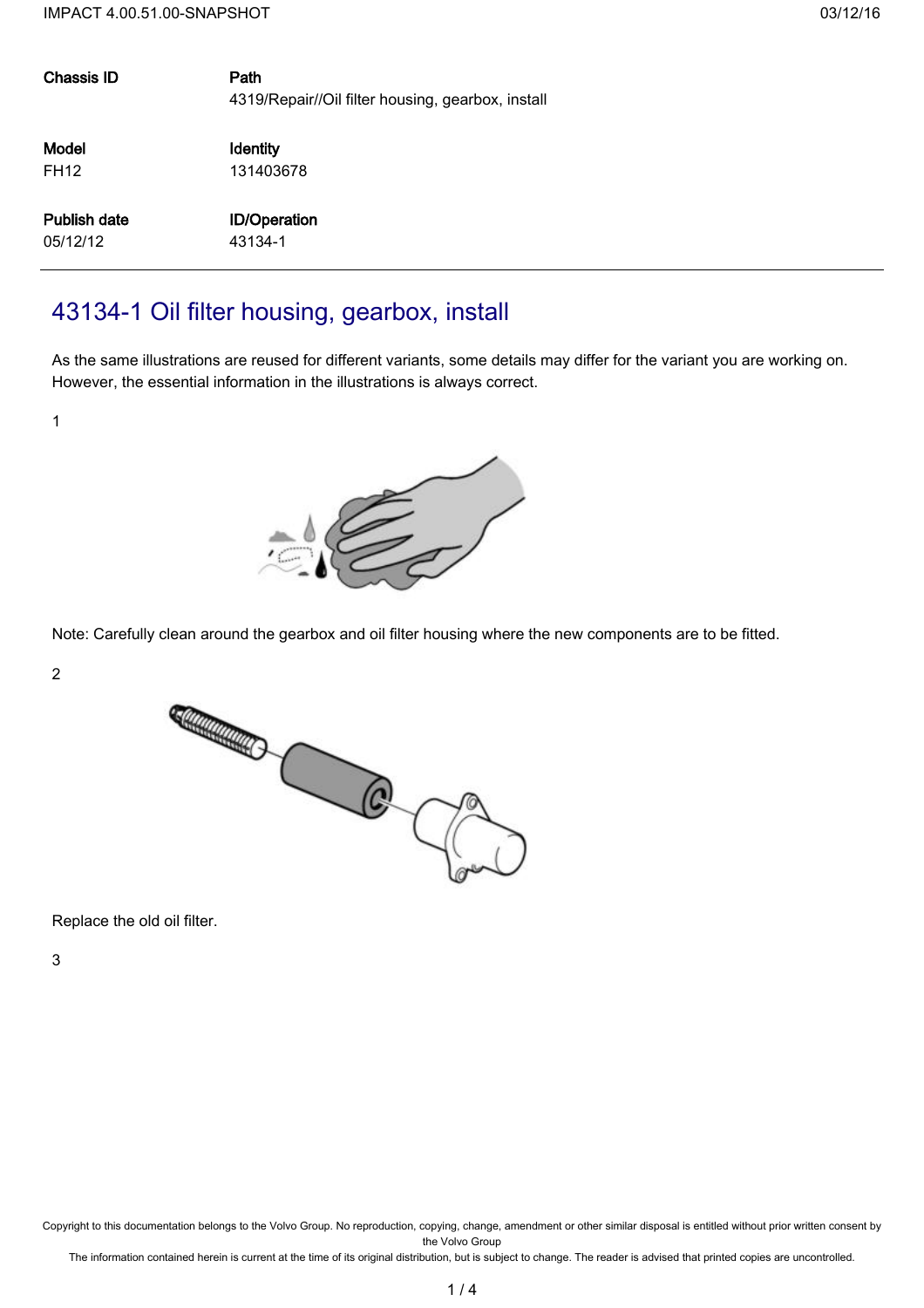

Fit the new oil filter housing to the gearbox with new bolts. Check that the oil filter housing is flat against the gearbox.

4



Torque tighten the bolts first to 15±1.5 Nm and then 40 ± 5 Nm in the sequence shown in the illustration.

Specifications: 15 ±1.5 Nm 40 ± 5 Nm

5

Copyright to this documentation belongs to the Volvo Group. No reproduction, copying, change, amendment or other similar disposal is entitled without prior written consent by the Volvo Group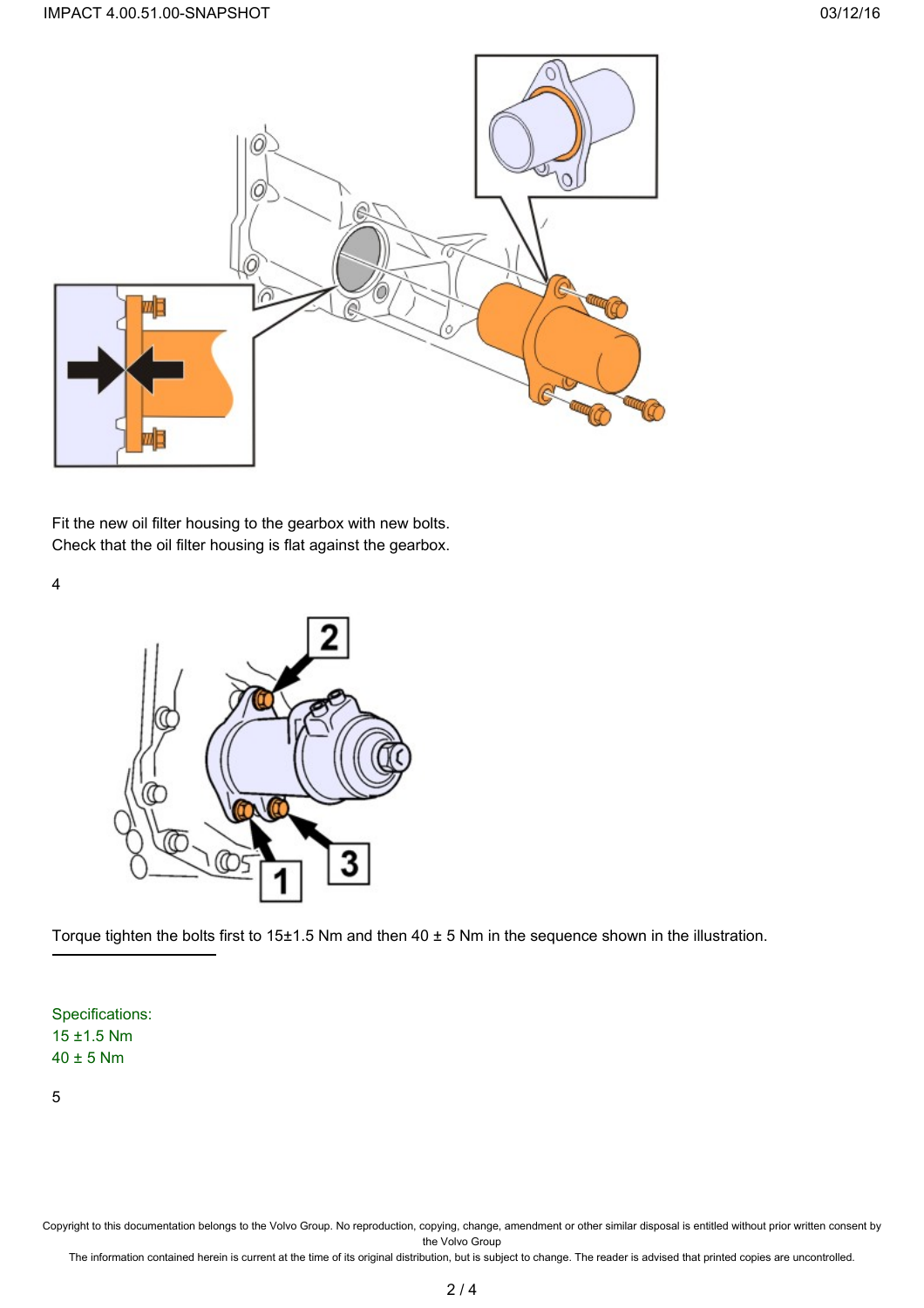

Fill the gearbox with the required amount of oil. Check the oil level.

## 6

Switch on the electrical supply using the main switch.

## 7

Fit an exhaust hose and start the engine. Check that there are no oil leaks by the oil filter housing. Stop the engine.

8

Copyright to this documentation belongs to the Volvo Group. No reproduction, copying, change, amendment or other similar disposal is entitled without prior written consent by the Volvo Group